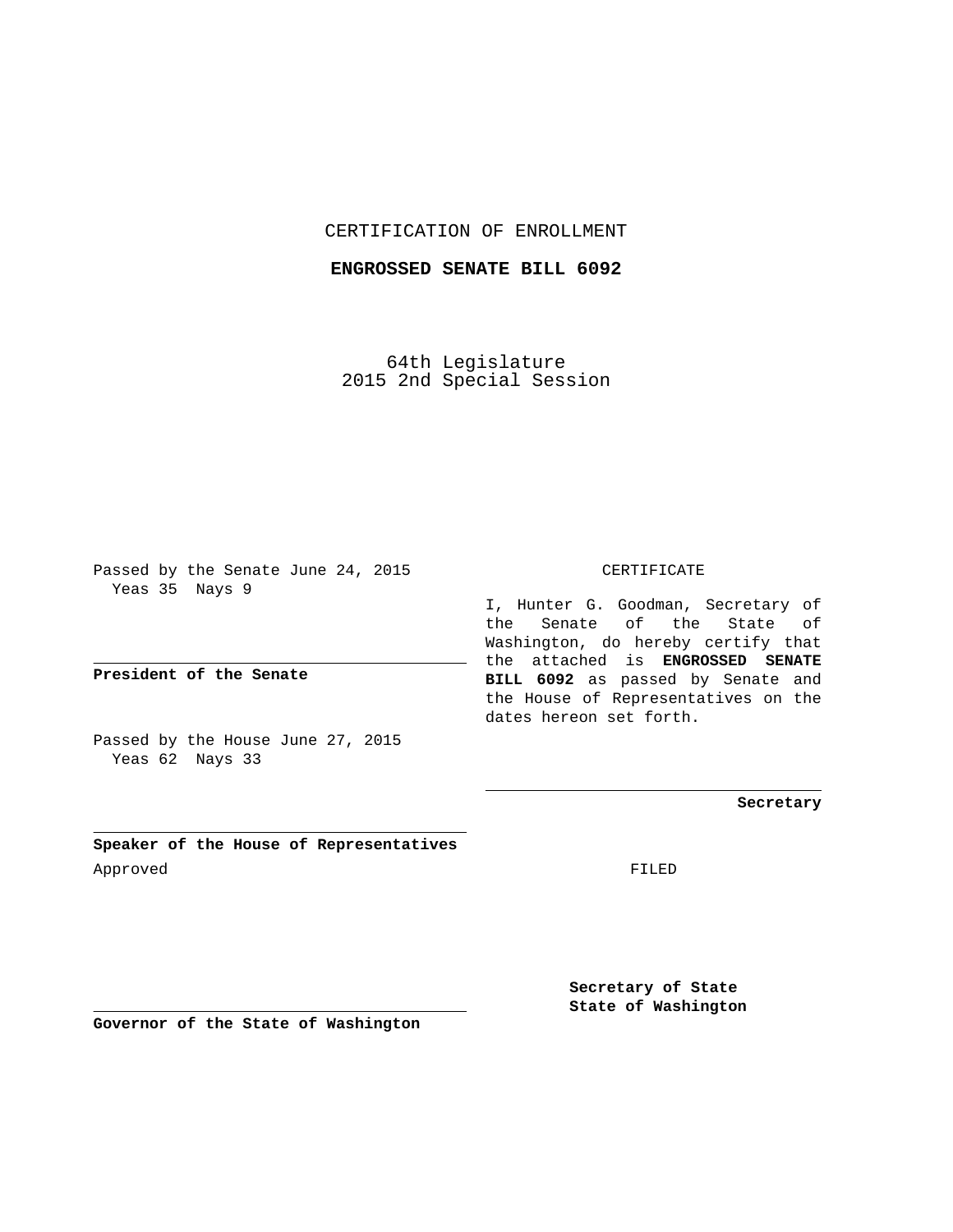## **ENGROSSED SENATE BILL 6092**

Passed Legislature - 2015 2nd Special Session

**State of Washington 64th Legislature 2015 Regular Session**

**By** Senator Roach

Read first time 04/02/15. Referred to Committee on Ways & Means.

 AN ACT Relating to adding certain commissioned court marshals of county sheriff's offices to the definition of uniformed personnel for the purposes of public employees' collective bargaining; and amending RCW 41.56.030.4

5 BE IT ENACTED BY THE LEGISLATURE OF THE STATE OF WASHINGTON:

6 **Sec. 1.** RCW 41.56.030 and 2011 1st sp.s. c 21 s 11 are each 7 amended to read as follows:

8 As used in this chapter:

9 (1) "Adult family home provider" means a provider as defined in 10 RCW 70.128.010 who receives payments from the medicaid and state-11 funded long-term care programs.

12 (2) "Bargaining representative" means any lawful organization 13 which has as one of its primary purposes the representation of 14 employees in their employment relations with employers.

 (3) "Child care subsidy" means a payment from the state through a child care subsidy program established pursuant to RCW 74.12.340 or 74.08A.340, 45 C.F.R. Sec. 98.1 through 98.17, or any successor 18 program.

19 (4) "Collective bargaining" means the performance of the mutual 20 obligations of the public employer and the exclusive bargaining 21 representative to meet at reasonable times, to confer and negotiate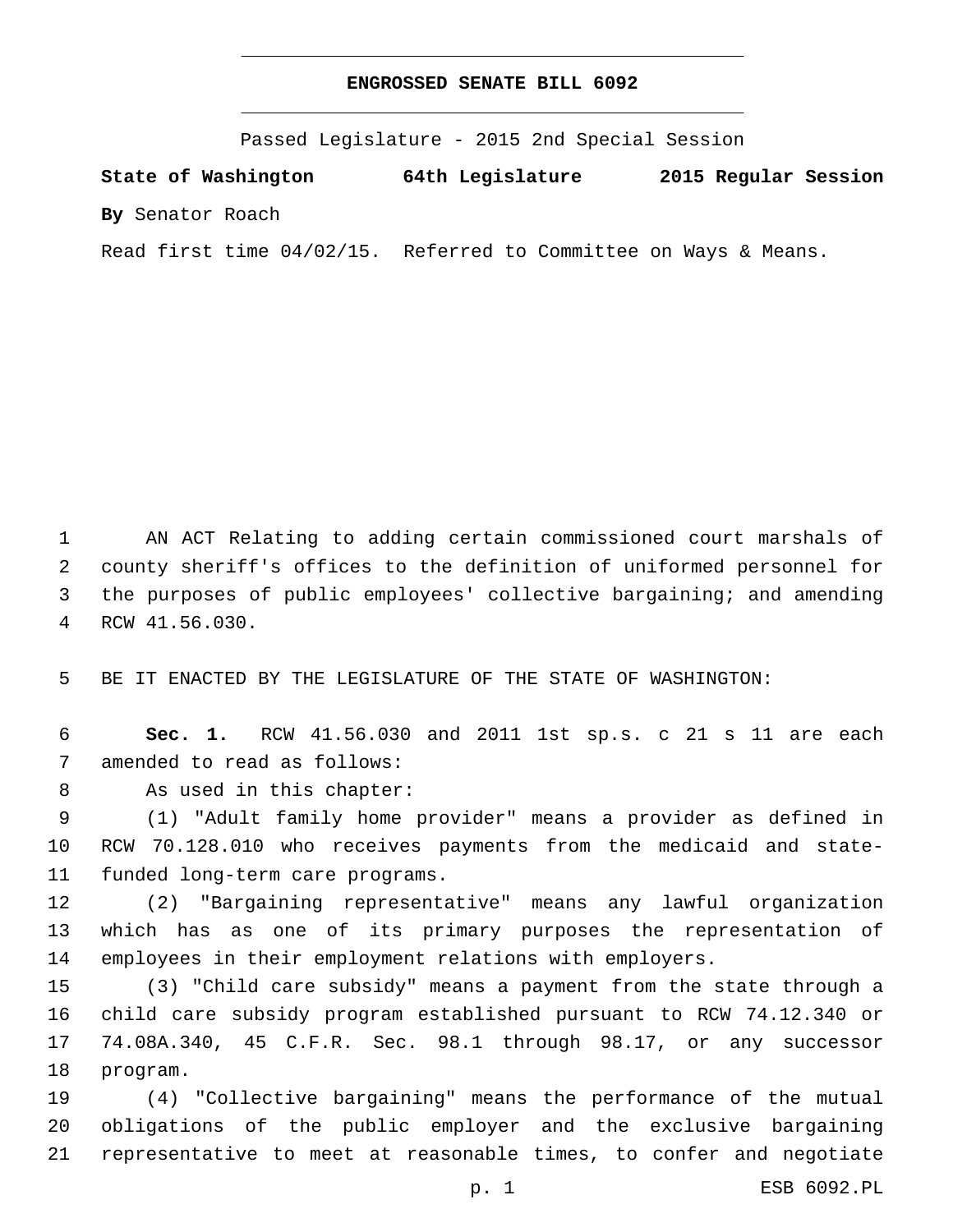in good faith, and to execute a written agreement with respect to grievance procedures and collective negotiations on personnel matters, including wages, hours and working conditions, which may be peculiar to an appropriate bargaining unit of such public employer, except that by such obligation neither party shall be compelled to agree to a proposal or be required to make a concession unless 7 otherwise provided in this chapter.

 (5) "Commission" means the public employment relations commission.9

 (6) "Executive director" means the executive director of the 11 commission.

 (7) "Family child care provider" means a person who: (a) Provides regularly scheduled care for a child or children in the home of the provider or in the home of the child or children for periods of less than twenty-four hours or, if necessary due to the nature of the parent's work, for periods equal to or greater than twenty-four hours; (b) receives child care subsidies; and (c) is either licensed by the state under RCW 74.15.030 or is exempt from licensing under 19 chapter 74.15 RCW.

 (8) "Individual provider" means an individual provider as defined in RCW 74.39A.240(4) who, solely for the purposes of collective bargaining, is a public employee as provided in RCW 74.39A.270.

 (9) "Institution of higher education" means the University of Washington, Washington State University, Central Washington University, Eastern Washington University, Western Washington University, The Evergreen State College, and the various state 27 community colleges.

 (10)(a) "Language access provider" means any independent contractor who provides spoken language interpreter services for department of social and health services appointments or medicaid enrollee appointments, or provided these services on or after January 1, 2009, and before June 10, 2010, whether paid by a broker, language 33 access agency, or the department.

 (b) "Language access provider" does not mean an owner, manager, or employee of a broker or a language access agency.

 (11) "Public employee" means any employee of a public employer except any person (a) elected by popular vote, or (b) appointed to office pursuant to statute, ordinance or resolution for a specified term of office as a member of a multimember board, commission, or committee, whether appointed by the executive head or body of the

p. 2 ESB 6092.PL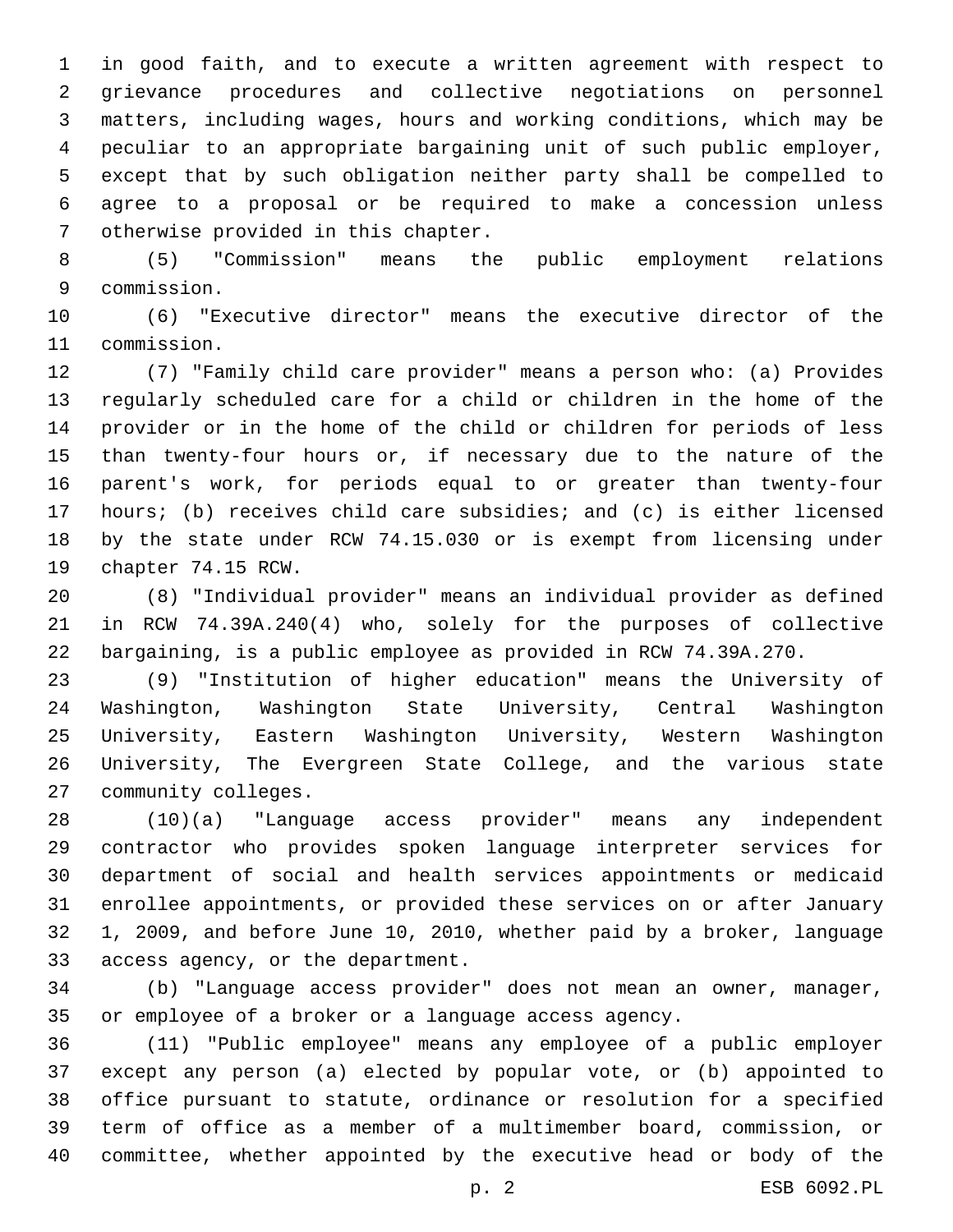public employer, or (c) whose duties as deputy, administrative assistant or secretary necessarily imply a confidential relationship to (i) the executive head or body of the applicable bargaining unit, or (ii) any person elected by popular vote, or (iii) any person appointed to office pursuant to statute, ordinance or resolution for a specified term of office as a member of a multimember board, commission, or committee, whether appointed by the executive head or body of the public employer, or (d) who is a court commissioner or a court magistrate of superior court, district court, or a department of a district court organized under chapter 3.46 RCW, or (e) who is a personal assistant to a district court judge, superior court judge, or court commissioner. For the purpose of (e) of this subsection, no more than one assistant for each judge or commissioner may be 14 excluded from a bargaining unit.

 (12) "Public employer" means any officer, board, commission, council, or other person or body acting on behalf of any public body governed by this chapter, or any subdivision of such public body. For the purposes of this section, the public employer of district court or superior court employees for wage-related matters is the respective county legislative authority, or person or body acting on behalf of the legislative authority, and the public employer for nonwage-related matters is the judge or judge's designee of the 23 respective district court or superior court.

 (13) "Uniformed personnel" means: (a) Law enforcement officers as defined in RCW 41.26.030 employed by the governing body of any city or town with a population of two thousand five hundred or more and law enforcement officers employed by the governing body of any county with a population of ten thousand or more; (b) correctional employees who are uniformed and nonuniformed, commissioned and noncommissioned security personnel employed in a jail as defined in RCW 70.48.020(9), by a county with a population of seventy thousand or more, and who are trained for and charged with the responsibility of controlling and maintaining custody of inmates in the jail and safeguarding inmates from other inmates; (c) general authority Washington peace officers as defined in RCW 10.93.020 employed by a port district in a county with a population of one million or more; (d) security forces established under RCW 43.52.520; (e) firefighters as that term is defined in RCW 41.26.030; (f) employees of a port district in a county with a population of one million or more whose duties include crash fire rescue or other firefighting duties; (g) employees of fire